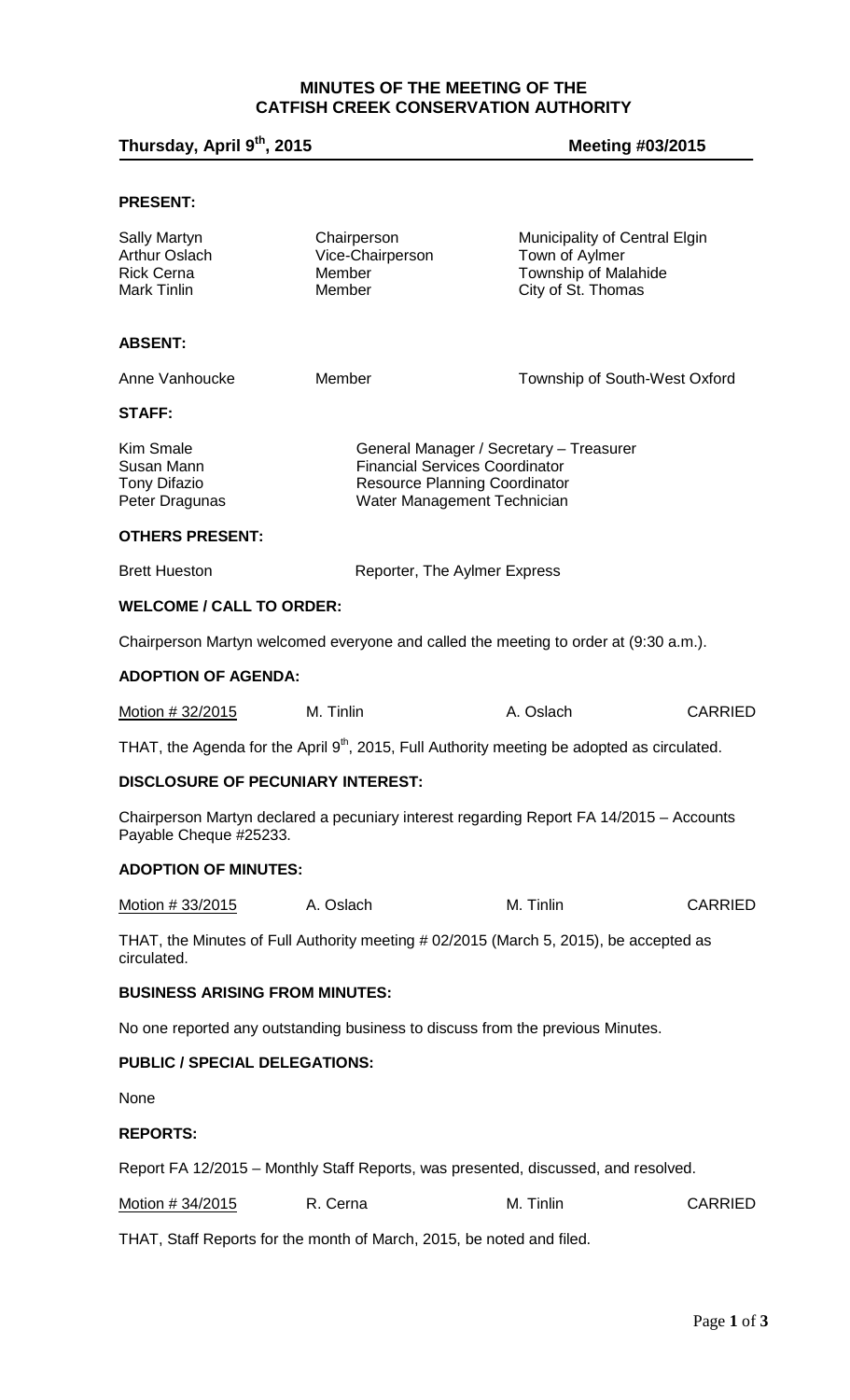Report FA 13/2015 – March Summary of Revenue and Expenditures, was presented, discussed, and resolved.

Motion # 35/2015 M. Tinlin A. Oslach CARRIED

THAT, Report FA 13/2015, be noted and filed.

Report FA 14/2015 – Accounts Payable, was presented, discussed, and resolved.

#### **Chairperson Martyn abstained from discussing and voting on Report FA 14/2015, due to a pecuniary interest.**

#### **Vice-Chairperson Oslach called the vote on the Motion.**

| Motion # 36/2015 | A. Oslach | R. Cerna | <b>CARRIED</b> |
|------------------|-----------|----------|----------------|
|------------------|-----------|----------|----------------|

THAT, Accounts Payable totaling \$61,264.50, be approved for payment as presented in Report FA 14/2015.

Report FA 15/2015 – Conservation Ontario Council Meeting, was presented, discussed, and resolved.

Motion # 37/2015 R. Cerna A. Oslach CARRIED

THAT, the information outlined in Report FA 15/2015, be noted and filed.

#### **GENERAL MANAGER / SECRETARY-TREASURER'S REPORT:**

a) Springwater Maple Syrup Experience:

The General Manager / Secretary-Treasurer circulated several photographs and drawings created by the students of Central Public School in Woodstock describing their recent field trip to the Springwater Maple Syrup Program.

b) Environmental Leadership Program:

The members were shown a copy of the recent insert in the Aylmer Express newspaper recognizing the many environmental achievements of the East Elgin Secondary School Environmental Leadership Program during the past 15 years.

c) Funding Confirmation:

The Catfish Creek Conservation Authority has been approved for a \$50,000.00 grant from Employment and Social Development Canada under the Enabling Accessibility Fund for the Springwater Public Washroom Accessibility Renovation Project. An official announcement will be held at the Springwater Conservation Area on Monday, April 13<sup>th</sup>, at 11:00 a.m.

#### **UNFINISHED BUSINESS:**

None

#### **CHAIRPERSON'S / BOARD MEMBER'S REPORT:**

Chairperson Martyn noted the upcoming Southwest Regional Envirothon Competition being held at the Springwater Conservation Area on April 29<sup>th</sup>, 2015.

Member Tinlin mentioned how much he and his family enjoyed their recent visit to the Springwater Maple Syrup Festival and the quality of the facilities and the interpretive information provided by the staff.